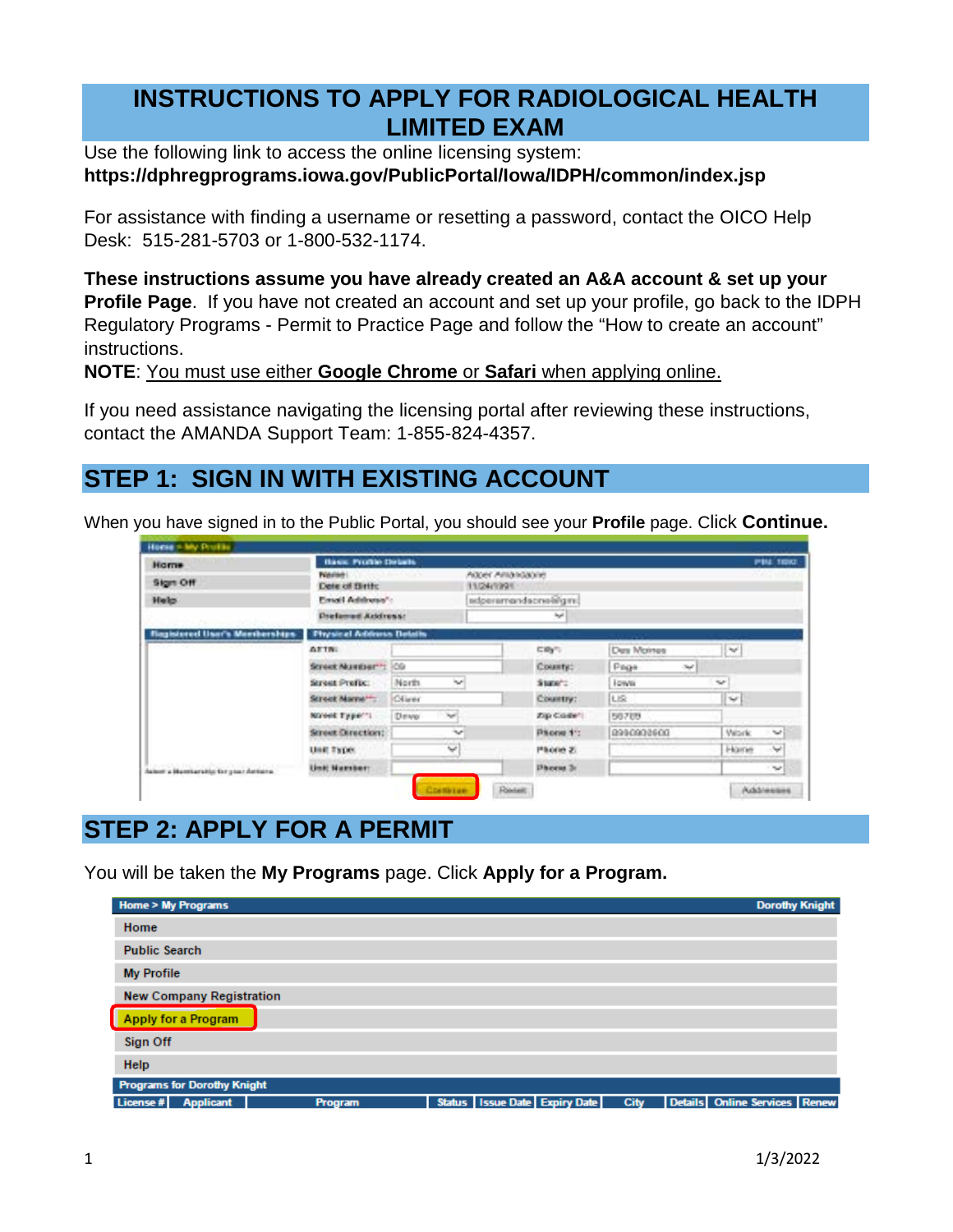When you arrive at the following page: Select **Permit to Practice** as the **Program** and then select **Permit to Practice** for the **Program Detail**. Then click **Continue.**

|              | Home > My Programs > Apply for Program                      |                          |                    |                      |                                                                                                                  |
|--------------|-------------------------------------------------------------|--------------------------|--------------------|----------------------|------------------------------------------------------------------------------------------------------------------|
|              | Home                                                        | <b>Apply for Program</b> |                    |                      |                                                                                                                  |
|              |                                                             | Program:                 | Permit To Practice |                      |                                                                                                                  |
|              | Sign Off                                                    | Program Detail:          | Permit to Practice |                      |                                                                                                                  |
|              | Help                                                        | Cancel                   |                    |                      | Continue                                                                                                         |
|              | A pop-up message will appear. Click OK to continue with the |                          |                    | Message from webpage | 25<br>the Committee of the Committee of the Committee<br>Are you sure you really want to apply for this program? |
| application. |                                                             |                          |                    |                      | Cancel                                                                                                           |

## **STEP 3: APPLICATION FORM**

You will now be directed to the Permit to Practice Application page.

- On this Application Form, you will need to complete all required information for each of the fields.
- **Fields with Asterisks or highlighted in a pink color must be completed before you can move to the next screen in the Application Process.**
- Please enter the information in the non-required fields to assist us in reviewing your application.

Click the Orange arrows to expand an individual field, or click **Expand All** to view all information fields in a section.

| <b>Application Form</b>             |                    | Expand All         |
|-------------------------------------|--------------------|--------------------|
| <b>Affirmation</b>                  |                    |                    |
| <b>IDPH Reference</b>               |                    |                    |
| <b>Application Form Details</b>     |                    | <b>Expansion</b>   |
| <b>Classifications</b>              |                    |                    |
| <b>Continuing Education Details</b> |                    |                    |
| <b>Attachment</b>                   |                    |                    |
| <b>Attachment Description</b>       |                    |                    |
|                                     | Continue<br>Cancel | Add New Attachment |

# **STEP 4: AFFIRMATION**

#### **All questions in this section are required.**

If you answer Yes to any of the Affirmation questions, provide a brief description of all relevant activities into the text box provided below. Additional details can be provided in an attachment if necessary.

(See Step 8 for instruction on how to add attachments.)

| Affirmation                                                                                                                                                                                                                                                                                                |       |                   |
|------------------------------------------------------------------------------------------------------------------------------------------------------------------------------------------------------------------------------------------------------------------------------------------------------------|-------|-------------------|
| Do you have a medical condition, which in any<br>way currently impairs or limits your ability to<br>perform the duties of this profession? Medical<br>Condition: means any physiological, mental, or<br>psychological condition, impairment, or<br>disorder, including drug addiction and<br>alcoholism. * | O Yes | $\circledcirc$ No |
| If yes, provide a description of your condition<br>and submit a letter from a physician stating how<br>your condition will affect your ability to perform<br>the duties of this profession.                                                                                                                |       |                   |
| Have you, within the past 5 years, engaged in<br>the illegal or improper use of drugs or other<br>chemical substances? *                                                                                                                                                                                   | O Yes | $@$ No            |
| If yes, provide a statement and a copy of<br>relevant documentation including records from a<br>physician or treatment program.                                                                                                                                                                            |       |                   |
| Have you ever been convicted of, or entered a<br>plea of no contest to a misdemeanor or felony<br>crime? (Other than minor traffic violations with<br>fines under \$250). You must answer YES, if the<br>court expunged the matter or the court deferred<br>iudement.) *                                   | ○ Yes | $\odot$ No        |
| If yes, include the date, location, charging<br>orders, court disposition, and current status<br>(i.e. probation) for each charge.                                                                                                                                                                         |       |                   |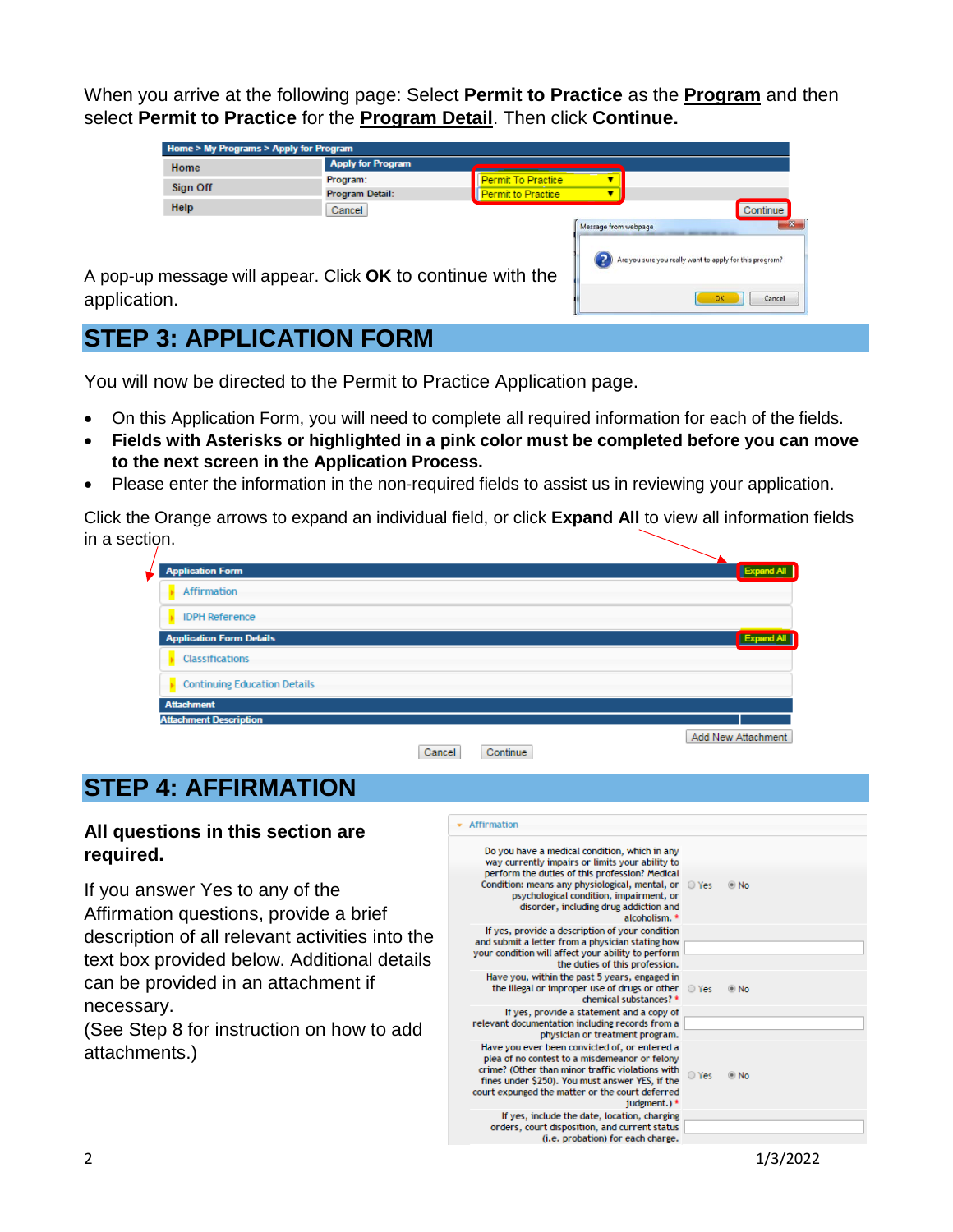#### **STEP 5: IDPH REFERENCE**

IF YOU ARE APPLYING FOR THE FIRST TIME: Click **No**.

IF YOU HAVE PREVIOUSLY HELD A PERMIT: Click **Yes** and then provide your previous permit number in the text box to the right. (If you do not know your number, enter '0' instead.)

| <b>IDPH Reference</b>                                                                                           |            |
|-----------------------------------------------------------------------------------------------------------------|------------|
| Have you ever held an lowa license under<br>certification, registration, or permit for this O Yes<br>program? * | $\circ$ No |
| If yes, please provide previous number.                                                                         |            |
|                                                                                                                 |            |

### **STEP 6: CLASSIFICATIONS**

Click **Add** to add each exam type you wish to apply for. Under **Type of Permit** select the **Limited Exam Candidate** from the list. Under Type of Limited, make a selection. Under **Action Requested** select "Add Classification."

Click **Save** once you have added all your Classifications.



# **STEP 7: CONTINUING EDUCATION DETAILS (CEUs)**

CEU information is not required for Exam Candidates.

| • Continuing Education Details |                   |                 |                      |                          |       |
|--------------------------------|-------------------|-----------------|----------------------|--------------------------|-------|
| <b>Education Facility</b>      | <b>Class Name</b> | Con Ed Required | <b>Biennium Date</b> | <b>Course Start Date</b> | Cours |

## **STEP 8: ADDING ATTACHMENTS**

To add any required documentation, you will need to click the **Add New Attachment**  button at the very end of the application form.

#### **Skip this step if you do not have any attachments to add.**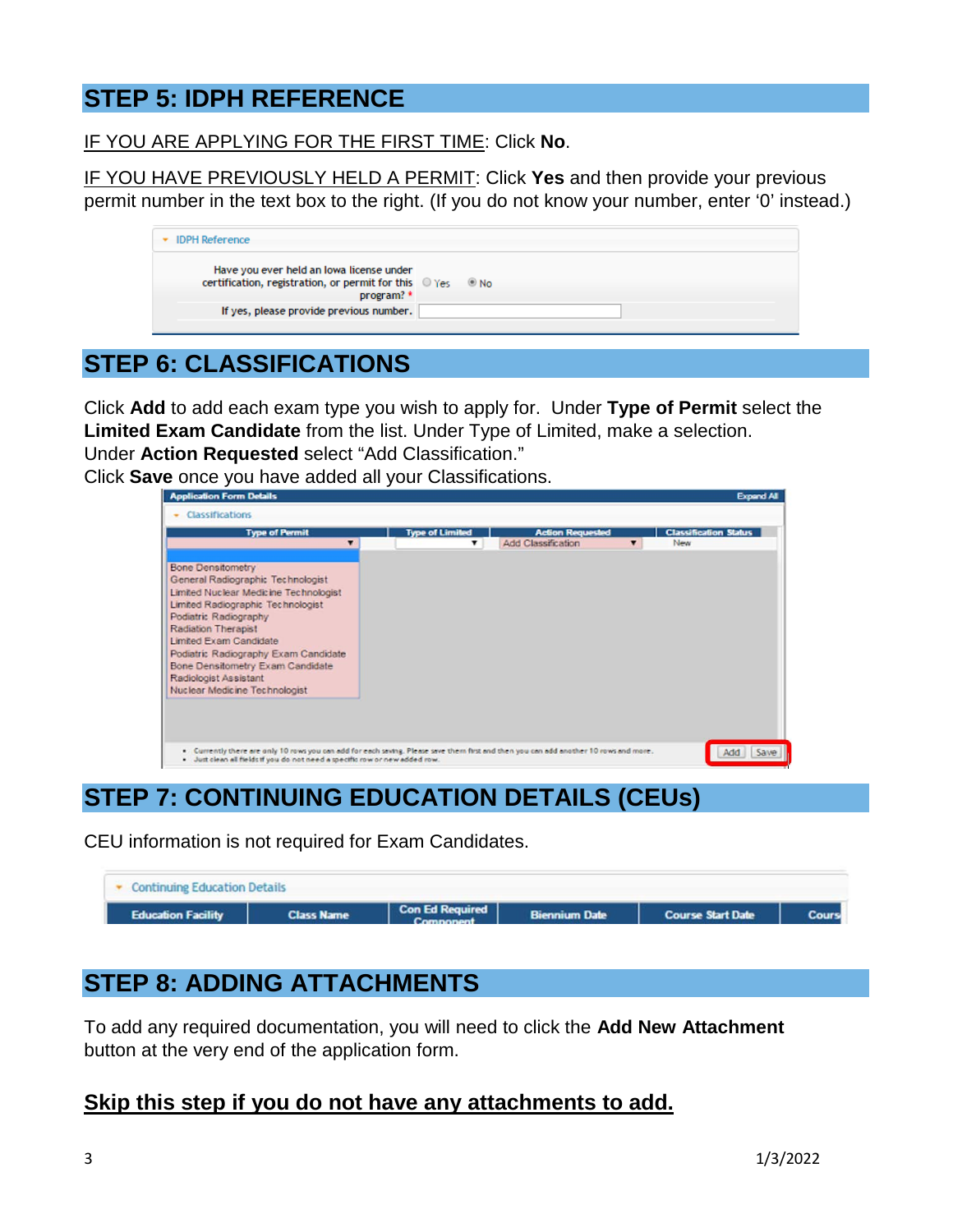First, click "Add New Attachment."

| <b>Attachment</b><br><b>Attachment Description</b><br><b>Committee Committee</b><br>$\sim$ $\sim$                                                                                                                                                                                                                                | <b>Add New Attachment</b>                                                                                                                                                                                                                                                                                                                                                                                       |
|----------------------------------------------------------------------------------------------------------------------------------------------------------------------------------------------------------------------------------------------------------------------------------------------------------------------------------|-----------------------------------------------------------------------------------------------------------------------------------------------------------------------------------------------------------------------------------------------------------------------------------------------------------------------------------------------------------------------------------------------------------------|
| <b>Attachment</b><br><b>Attachment Description</b><br>Description:<br>Type:<br>٠                                                                                                                                                                                                                                                 | Choose File   No file chosen<br>Add New Attachment<br>Description:<br>Type:                                                                                                                                                                                                                                                                                                                                     |
| Click to select the Type of attachment and Select<br>one of the following from the list:<br>Enter a description of the file, and then Click<br>Choose File<br>This will open your file explorer. Navigate to where<br>the document you want to attach is located on your<br>computer.<br>Double click the document to attach it. | Accred/Auth.Certificate<br><b>Court Documents</b><br>Crystal Report<br>Industrial Radiography Card<br>Cl <sub>10</sub><br>License<br>the<br><b>MOSA</b> Certificate<br>the<br>Non-Iowa Permit/Certification/Registration<br>appl Photo<br>Physician Records<br>Proof of Certification<br>RADI Id Wallet Card<br>Radiation Shielding Plan<br><b>RAMP License</b><br>Signature<br>Exempt as your oury your was us |
| Choose File<br>The name of the document should appear next to the                                                                                                                                                                                                                                                                | button.                                                                                                                                                                                                                                                                                                                                                                                                         |

| Attachment                                               |  |                          |
|----------------------------------------------------------|--|--------------------------|
| <b>Attachment Description</b>                            |  |                          |
| Type: Court Docun " Description: Release from Pprobation |  | Choose File Summary.docx |

Continue this process for each document needing to be attached.

**NOTE:** If you attach a document in error, it cannot be removed by you. You will need to contact the IDPH Program staff to have it removed.

If you need to gather information, or add additional documentation, you can leave the application webpage and return later to complete or continue.

#### **DO NOT CLICK CANCEL** – this will void your entire application.

You must attach all supporting information before paying the registration fee or your application could be delayed or denied.

#### **WHEN ALL SECTIONS OF THE FORM ARE COMPLETE, CLICK CONTINUE.**

When you click **Continue**, a pop-up message will appear.

Click **OK** to proceed to the next page.

| Message from webpage |                                                              |
|----------------------|--------------------------------------------------------------|
|                      | Are you sure you really want to submit all application form? |
|                      |                                                              |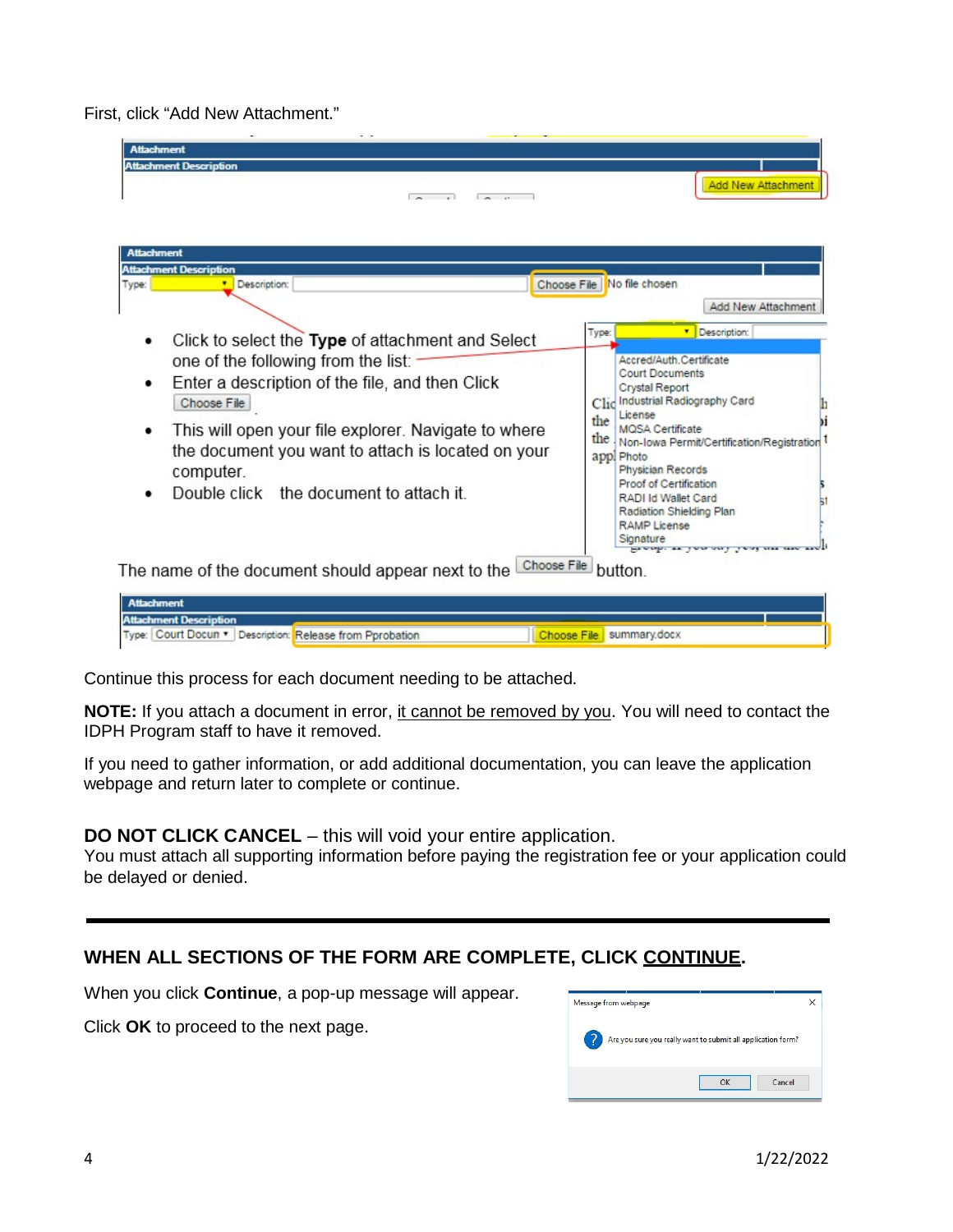#### **STEP 9: APPLICATION FORM SUPPLEMENTAL – PART 1**

You will now be taken to the **Application Form Supplemental** page. Click the Orange arrows to expand an individual field, or click **Expand All** to view all information fields in a section.

Click the **Add** button to add the required Employer information and click **Save**. Add any Out of State Licensing information if applicable. After completing all the required fields, click **Save**.

| <b>Contact type</b>      |                         | <b>Contact First Name</b>                                                   | <b>Contact Last Name</b> | <b>Contact Phone Number</b>                                                                                                           | <b>Contact Email Address</b>   | Lic |
|--------------------------|-------------------------|-----------------------------------------------------------------------------|--------------------------|---------------------------------------------------------------------------------------------------------------------------------------|--------------------------------|-----|
|                          | $\overline{\mathbf{v}}$ |                                                                             |                          |                                                                                                                                       |                                |     |
|                          |                         |                                                                             |                          |                                                                                                                                       |                                |     |
|                          |                         |                                                                             |                          |                                                                                                                                       |                                |     |
|                          |                         | · Just clean all fields if you do not need a specific row or new added row. |                          | . Currently there are only 10 rows you can add for each saving. Please save them first and then you can add another 10 rows and more. |                                |     |
| • Out of State Licenses  |                         |                                                                             |                          |                                                                                                                                       |                                |     |
|                          |                         |                                                                             |                          |                                                                                                                                       |                                |     |
| <b>State of Issuance</b> |                         |                                                                             | <b>Type of License</b>   | <b>License Number</b>                                                                                                                 | <b>License Expiration Date</b> |     |
|                          |                         |                                                                             |                          |                                                                                                                                       |                                |     |
|                          |                         |                                                                             |                          | . Currently there are only 10 rows you can add for each saving. Please save them first and then you can add another 10 rows and more. |                                |     |
|                          |                         | · Just clean all fields if you do not need a specific row or new added row. |                          |                                                                                                                                       |                                |     |
|                          |                         |                                                                             |                          |                                                                                                                                       |                                |     |
| <b>Attachment</b>        |                         |                                                                             |                          |                                                                                                                                       |                                |     |

elodohtest.jowa.gov.says:

Are you sure you really want to submit all application form?

OK

Cancel

When all sections are complete, click the **Continue** button.

| When you click Continue, a pop-up message will |  |
|------------------------------------------------|--|
| appear. Click OK.                              |  |

## **STEP 10: APPLICATION FORM SUPPLEMENTAL – PART 2**

Click **Expand All** and provide any training information you may have – this section is not required. Click **Continue** when finished.

| <b>IDPH REGULATORY PROGRAMS</b><br><b>Radiological Health</b><br><b>Permit to Practice</b> |                                                |                           |
|--------------------------------------------------------------------------------------------|------------------------------------------------|---------------------------|
| Home > My Programs > Apply for Program > Application Form > Application Form Supplemental  |                                                |                           |
| Home                                                                                       | <b>Permit To Practice - Permit to Practice</b> |                           |
| <b>Sign Off</b>                                                                            | <b>Applicant</b>                               |                           |
| <b>Help</b>                                                                                |                                                |                           |
| <b>Process Description - Limited Exam Candidate -</b>                                      |                                                | <b>Collapse All</b>       |
| • Ungrouped                                                                                |                                                |                           |
| <b>Training School</b>                                                                     |                                                |                           |
| <b>Attachment</b>                                                                          |                                                |                           |
| <b>Attachment Description</b>                                                              |                                                |                           |
|                                                                                            | Continue<br>Cancel                             | <b>Add New Attachment</b> |

 $\mathbf{x}$